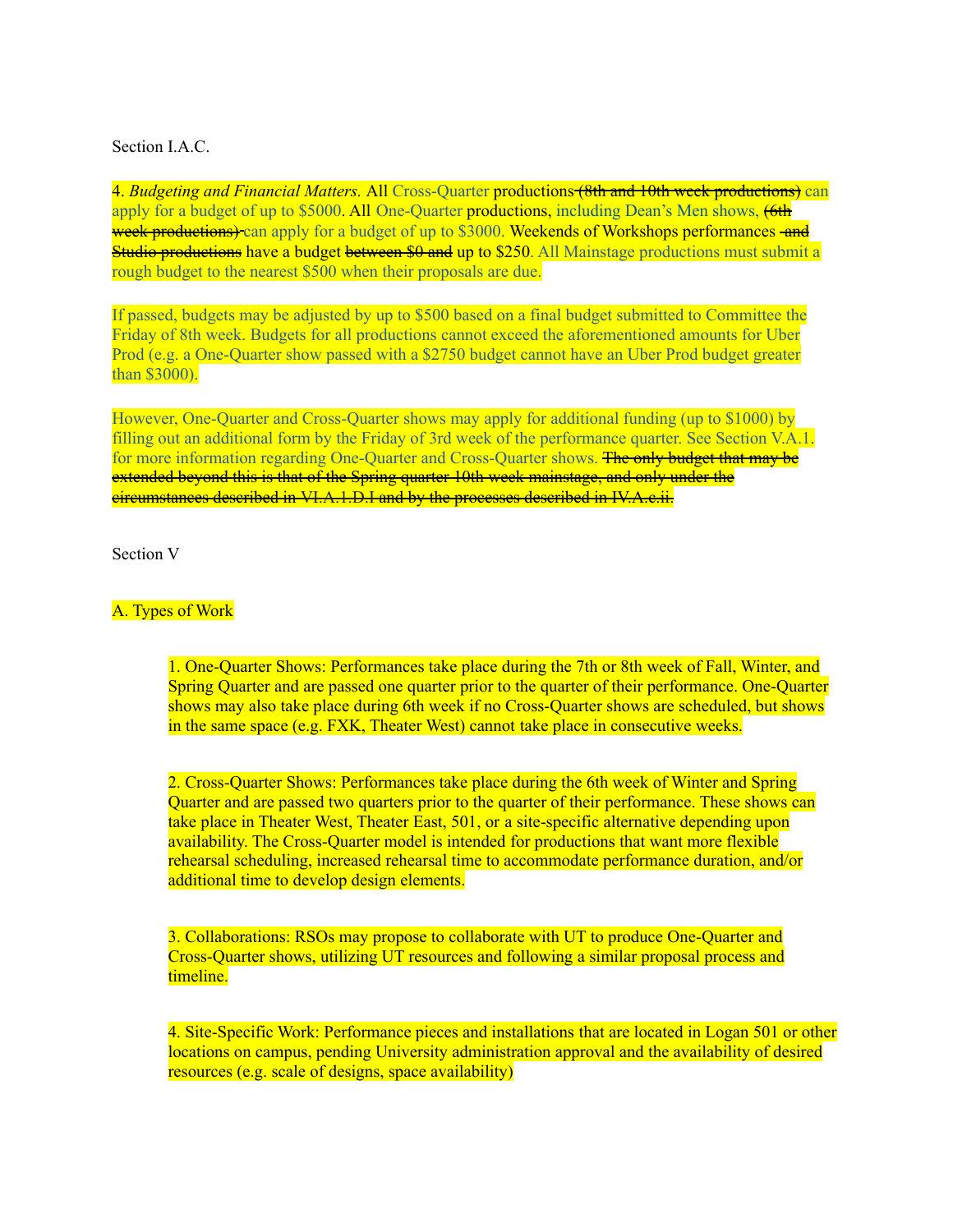5. Workshops: Performances take place during 5th week of Fall and Winter Quarters and are passed one quarter prior to the quarter of their performance through the beginning of the performance quarter. Workshops are intended for works, particularly new or student-written work, with a shorter runtime and minimal stage design.

A. Proposing Mainstages Studio, One-Quarter, Cross-Quarter, and Collaborations

1. *Mainstages, Second Stages, and Studios* One-Quarter and Cross-Quarter **Productions** 

> a. A proposer **may must email the Committee Chair to** request a "preaison" from Committee. The preaison will meet with the proposer to discuss any questions the proposer might have **about** before beginning the proposal process.

b. Proposers meet with the Director of **Performance Programs** UT/TAPS and the TAPS Prostaff Team to discuss their proposals. These individuals may recommend meeting with other members of the TAPS professional production staff. Proposers meet with the Managing Director to discuss rights, if applicable.

c. Proposers present to a production cohort meeting. This meeting is open to all members of University Theater. In this meeting proposers discuss briefly their vision for their production, in terms of both design and process. After this meeting, attendees and proposers meet and form teams.

d. Mainstage shows are divided into One-Quarter and Cross-Quarter shows and are distinguished by their different budget amounts (see: I.C.3). Each show type occurs at a specific time each quarter, as specified below:

e. Proposers turn in their proposal by Friday of  $3$  Week of the quarter prior to **production by 5pm** to the Committee Chair's mailbox and electronically, either by fileshare (Google Drive, Dropbox, etc). or emailed to executivesessionuniversitytheatre@lists.uchicago.edu. Deadlines for different shows are as specified below:

i. Cross-Quarter Shows are due 5pm on Friday of  $2<sup>nd</sup>$  week of the quarter two quarters prior to the desired production date. (e.g. Spring Cross-Quarter shows are passed during Fall Quarter).

ii. One-Quarter show proposals are due 5 pm on Friday  $2<sup>nd</sup>$  week of the quarter previous to the desired production date. One-Quarter shows take place during the 8th week of Winter and Spring quarters and the 8th week of Fall quarter.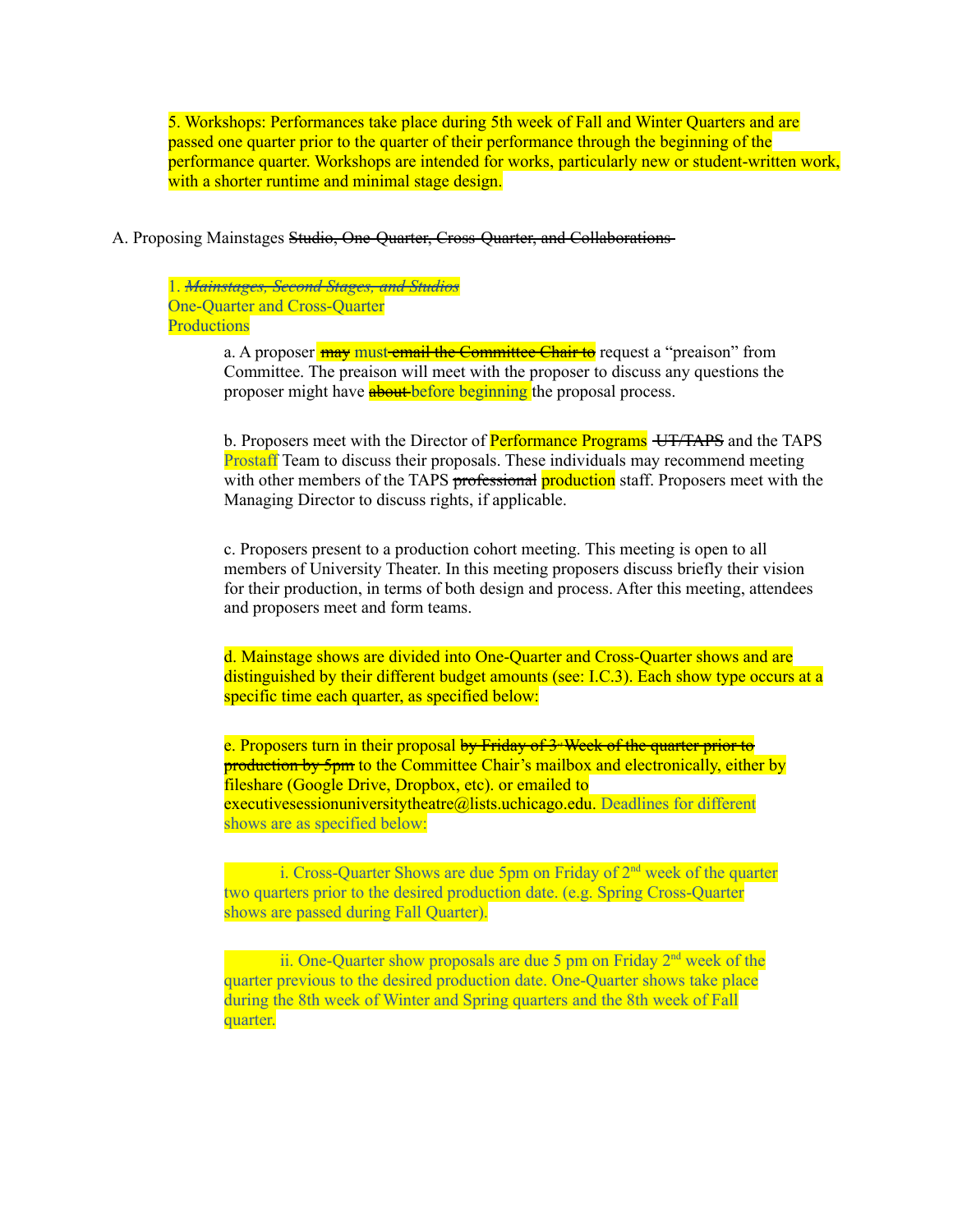iii. The Spring 10th week production may be proposed in the proposal cycle that occurs during Fall Quarter. If no Cross-Quarter show is passed during the appropriate proposal cycle, the slot may be filled by a One-Quarter show in the proposal meeting of the prior quarter as usual.

f. In the week following the Friday when proposals are due, proposers arrange time to meet with all Committee members individually to discuss their proposal. Committee members are required to read all proposals and make themselves available for individual meetings.

g. The proposal should include the following components:

i. Name and information about the proposer.

ii.Cast size and Gender breakdown.

iii. Run time.

iv. Space preference.

v. The week/scale (or weeks/scales) the proposer will accept. The proposed scale (One-Quarter, Cross-Quarter)

vi. A requested budget amount and rough breakdown that corresponds with the proposed scale. See I.C.4 for more information.

vii. Three important images pivotal to the play.

viii. The driving question and themes behind the production.

ix. The production design aesthetic of the play and the textual justification for the aesthetic choice.

 $x$ . Bios for all staff members. These bios should include qualifications for the position as well as a statement about their particular area on the production. xi. While it is not required, inclusion rough drawings of set and costumes the inclusion of rough paperwork and design concepts is suggested to strengthen the proposal.

See Appendix 1.A for the Mainstage Proposal Form

h. The community-wide Mainstage Proposal Meeting is held <sup>3rd</sup> week, usually Friday at 5pm. No UT activity may be scheduled during the community-wide Proposal Meeting.

i. Before the Proposal Meeting, the Chair will meet with the relevant Pro Staff member(s) in order to discuss space scheduling. The purpose of this meeting is to discuss any schedule iterations that might be challenging so that the season can be scheduled in an informed manner after passing.

j. At the Mainstage Proposal Meeting, each proposer has one minute to present their proposal and five minutes to answer the questions of Committee and community members.

k. After all proposers have spoken, the Committee proceeds into the Executive (Closed) Session in an undisclosed location (See Section IV.A.3). Proposers who are also members of Committee are not allowed to sit in Executive Session Proposal Meeting or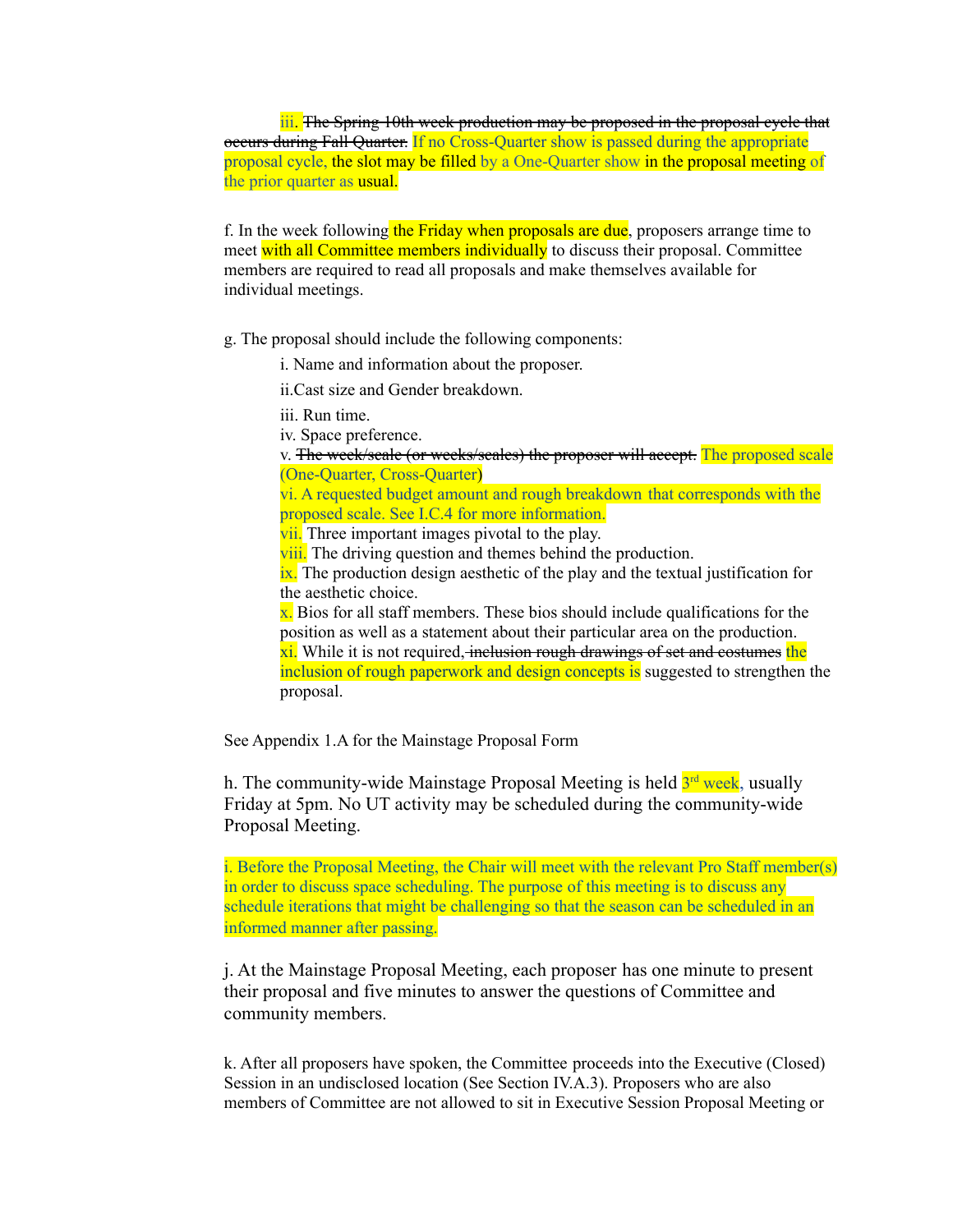to vote on the season. If Director for the Dean's Men show is on Committee, however, they are permitted to take part in scheduling and vote on the season just as any other Committee member.

### 2. *Collaborations*.

a. Proposing RSOs contact the Committee Chair expressing an interest in collaborating with UT. The RSO then sends a representative to a Committee meeting any time before the Mainstage proposal meeting to discuss the proposal with Committee.

b. Collaborations proposers are encouraged to meet with the Director of UT/TAPS and the TAPS Design Team to discuss their proposals. Proposers meet with the Managing Director to discuss rights, if applicable.

c. Proposers turn in their proposal by Friday of  $2nd$  Week by 5pm to the Committee Chair's mailbox and electronically, either by fileshare (Google Drive, Dropbox, etc. or emailed to executivesessionuniversitytheatre@lists.uchicago.edu).

d. The proposal should include the following components:

i. Name and information about the RSO, and proposer, and their role in the organization.

ii. A brief description of the Collaboration project.

iii. Cast size and Gender breakdown.

iv. Run time.

v. Space preference, if the RSO would like to use a UT/TAPS space.

vi. The week (or weeks) the proposer will accept.

vii. The amount of tech time the RSO will require.

viii. Any other resources the RSO desires from UT, including but not limited to student production staff, student performers, publicity, and audition space.

e. As detailed in Sections V.A.1.h and V.A.1.i, the community-wide Mainstage Proposal Meeting is held  $3<sup>rd</sup>$  week, usually Friday at 5pm. At this meeting, as with the Mainstage proposers, the Collaboration proposers have one minute each to present their proposal and five minutes each to answer the questions of Committee and community members. Also as with Mainstage proposers, Collaboration proposers who are also members of Committee are not allowed to sit in the Executive Session Proposal Meeting or to vote on the season.

f. For the guidelines of the Collaboration process once a proposal passes, see Section V.A.3.f.

#### 3. *Mainstage Proposal Executive Session*.

a. Directly after the community-wide meeting, Committee goes into Executive Session to discuss each proposal individually. In this meeting, Committee considers whether a show:

i. Is appropriate to the proposer in terms of its scope and the proposer's relevant experience.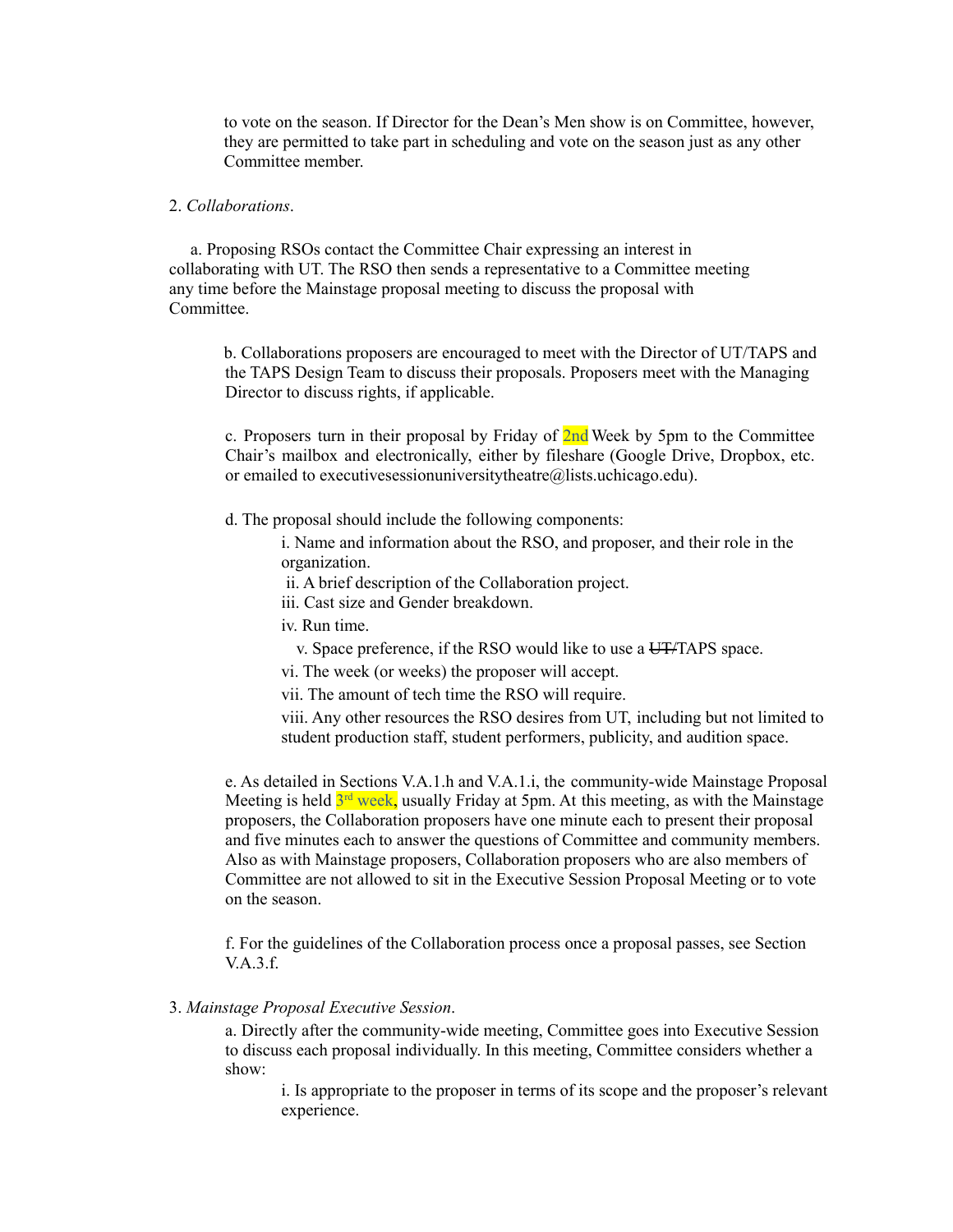ii. Identifies the proposer's focused goals for the production and communicates that the proposer has a clear and specific vision of the play.

iii. Is consistant with University Theater's four pillars t of Opportunity,

Education, Artistic Excellence, and Community.

iv. Contains an appropriate staff, including Director, Stage Manager, and Design Team. (Filling the staff as best as possible by the proposal meeting is highly recommended.)

v. Is of feasible technical difficulty and requirements, given current University Theater equipment and personnel.

b. *Procedure and Policy for the Committee Proposal Meeting*

i. The Proposal Meeting is run by the **Director of Performance Programs** and the Committee Chair. If the Chair is proposing, the Treasurer runs the meeting. If the Treasurer is also proposing, the Secretary runs the meeting. If all three officers are

proposing, another member of Committee will be selected at the prior Committee meeting by simple majority vote.

ii. Committee does not vote for or against a proposal on a comparative basis. They base their vote solely on the proposal, and only weigh it in relation to other proposals when they vote on scheduling.

iii. Committee takes a straw vote for each proposal, with the options of "yes," "no," or "discuss." Any proposal receiving a unanimous 'yes' vote is automatically passed. Any proposal receiving a unanimous 'no' vote does not pass, and there is no further discussion about it. If there is no unanimous "yes" or "no" vote, the proposal is then evaluated in the form of a list of pros and cons. Each Committee member presents at least one pro or one con in order to create these lists.

iv. After ALL lists are made for each show being considered, the shows are discussed in greater detail and pro/cons are clarified if necessary.

v. Once discussion is completed, Committee votes on each proposal. In this vote, proposals pass if they receive a simple majority of votes. A proposal must have at least half the votes in the room to pass.

c. *Scheduling.* Once shows are passed, they are then scheduled (see: A.2.e for how to prepare for scheduling a season). At times, shows can be passed but not scheduled due to limited resources. During scheduling, other productions (such as the Weekend(s) of Workshops, or New Work Week(s) in the Spring) are also scheduled. Once the season has been scheduled, Committee votes on the entire season as scheduled, requiring a simple majority to pass. Committee then reflects upon the season as a whole. Mainstages and Collaborations that are scheduled for the UT season are assigned Committee Liaisons. The Weekend(s) of Workshops, New Work Week, or other such productions are also assigned liaisons at this time. If there are multiple Weekends of Workshops, each one receives its own liaison.

d. *Calling Proposers*. After the season has been scheduled and reflected upon, Committee Liaisons will contact their respective proposers regarding the status of their proposal and its scheduling. The Committee member running the meeting contacts the proposers who shows were not scheduled. All Committee members must speak to their proposers by phone, *not* via email or in person. The proposer must also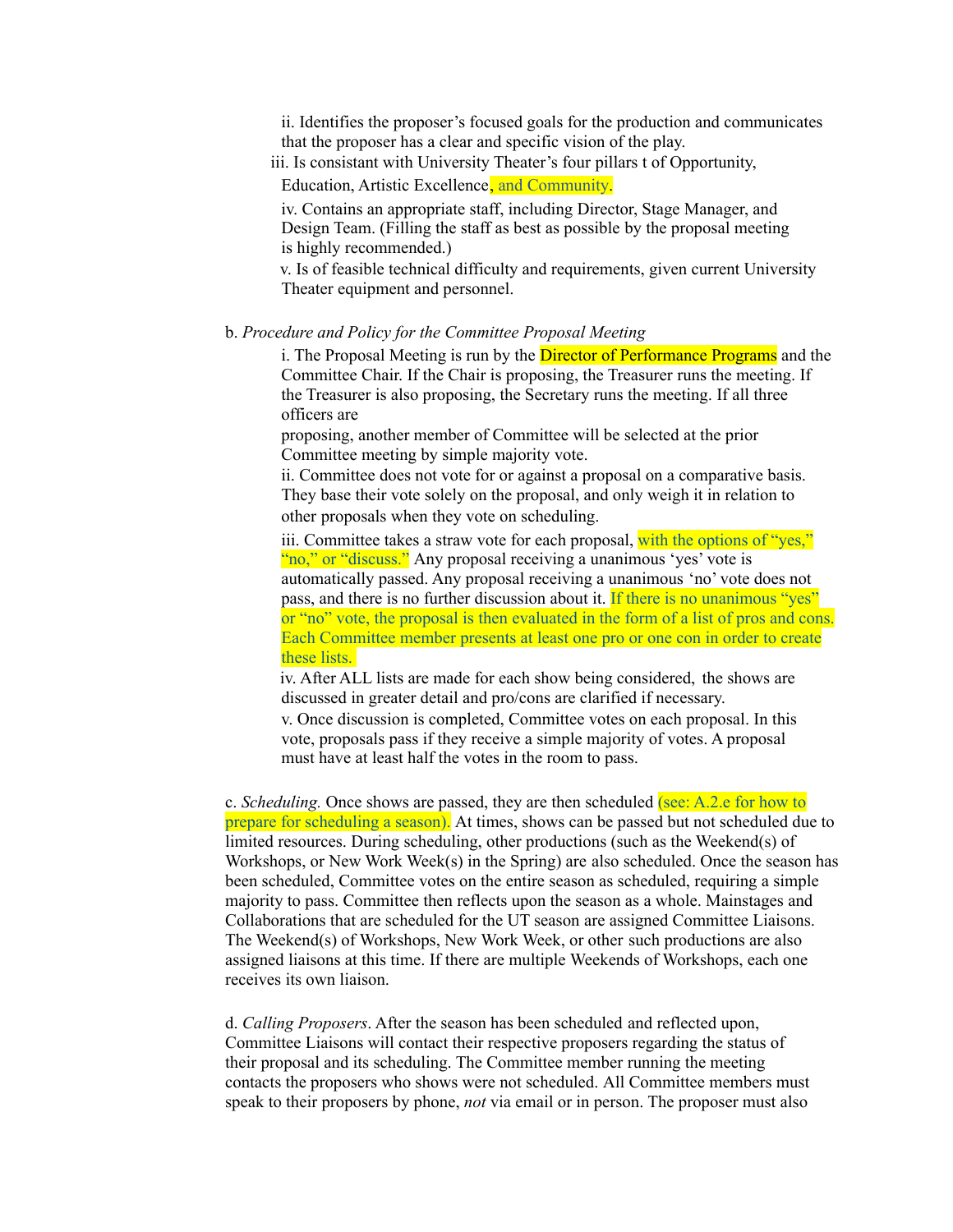be reached *directly* by phone; voice mails are not permitted. Once all proposers have been reached directly by phone, the season may be announced by the Committee Chair via the UT general listhost.

e. *Post-Meeting Process: Mainstage.* Once scheduled, the staff of each Mainstage is encouraged to meet with UT/TAPS Pro-staff to continue to develop design plans, as well as to attend their respective cohorts. They will also be reminded that to be cast, all actors must audition.

f. *Post-Meeting Process: Collaborations.* Once scheduled, Collaborators meet with the Managing Director of UT/TAPS to look at venue choice and run capacity, calculate potential ticket sales, and calculate a budget. In the event that a Collaborator wishes to do a free event, the RSO must have money from their own account to cover any production expenses. After this budgeting process, the rest of the production timeline is the same as for Mainstages: the staff of each Collaboration is encouraged to meet with UT/TAPS Pro-staff to continue to develop design plans, as well as to attend their respective cohorts.

## B. Workshops

- 1. *Proposal Process*
	- a. Proposers are encouraged to meet with the Director of UT/TAPS Performance Programs to discuss their proposals. Proposers meet with the Managing Director to discuss rights, if applicable.
	- b. Proposers turn in their proposal by Friday of  $5<sub>th</sub>$  Week by 5pm to the Committee Chair's mailbox and electronically, either by fileshare (Google Drive, Dropbox, etc. or emailed to [executivesessionuniversitytheatre@lists.uchicago.edu\)](https://ut.uchicago.edu/executivesessionuniversitytheatre@lists.uchicago.edu).
	- c. The proposal should include the following components:
		- i. Name and information about the proposer.
		- ii. Cast size and Gender breakdown.
		- iii. Run time.
		- iv. Space/week preference, if there is an option (i.e., multiple Weekends of Workshops in different spaces).
		- v. Three important images pivotal to the play.
		- vi. The driving question and themes behind the production.
		- vii. The production design aesthetic of the play and the textual justification for the aesthetic choice.
	- d. See Appendix 1.B for the Workshops Proposal Form
	- e. The Workshops Proposal Meeting is held at the start of the  $6th$  Week Committee Meeting, at 5pm. Each proposer has one minute to present their proposal and two minutes to answer the questions of Committee and community members.
	- f. After all proposers have spoken, they are excused and the Committee proceeds into the Executive (Closed) Session. Proposers who are also members of Committee are not allowed to sit in Executive Session Proposal Meeting or to vote on the Workshops. Once the Workshops have been voted on, proposers on Committee are permitted back into the room for the rest of the  $\frac{6 \text{th}}{100}$  Week Committee meeting, which proceeds as usual.
- 2. *Workshops Proposal Executive Session*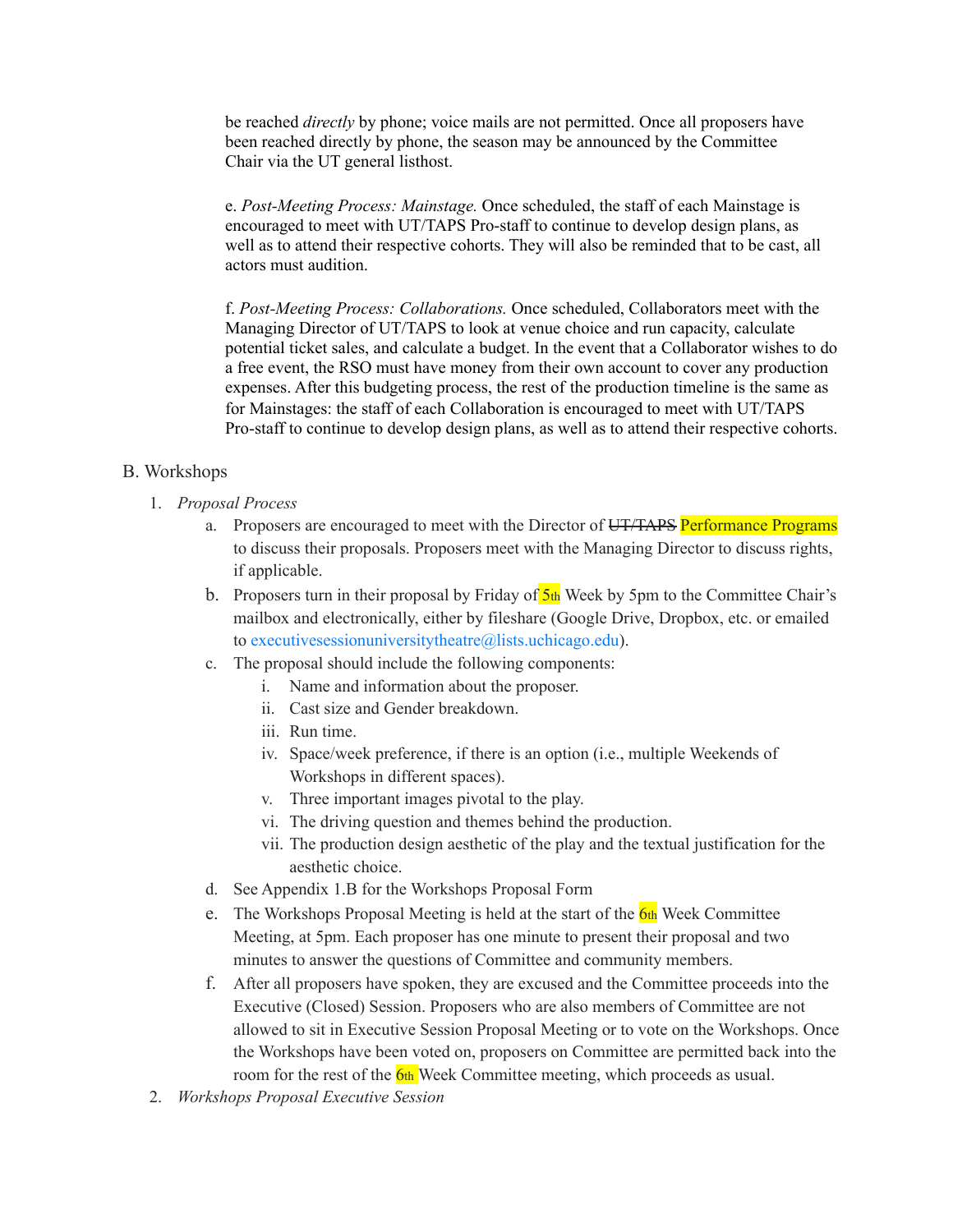- a. Directly after the Workshops proposers have spoken, Committee goes into Executive Session to discuss each proposal individually. In this meeting, Committee considers whether a workshop:
	- i. Is appropriate to the proposer in terms of its scope and the proposer's relevant experience.
	- ii. Identifies the proposer's focused goals for the production and communicates that the proposer has a clear and specific vision of the play.
	- iii. Fits with University Theater's Mission Statement of Opportunity, Education, and Artistic Excellence.
	- iv. Is of feasible technical difficulty and requirements, given the Workshops format and restrictions, as well as current University Theater equipment and personnel.
- b. *Procedure and Policy for the Workshops Proposal Meeting*
	- i. The Proposal Meeting is run by the Director of Performance Programs UT/TAPS and the Committee Chair. If the Chair is proposing, the Treasurer runs the meeting. If the Treasurer is also proposing, the Secretary runs the meeting. If all three officers are proposing, another member of Committee will be selected at the prior Committee meeting by simple majority vote.
	- ii. While the driving question in the Mainstage Proposal meeting is, "Why pass this show?" the driving question in the Workshops Proposal meeting is, "Why not?" in the interest of opportunity. To that end, each proposal is discussed briefly, addressing any concerns with the proposal.
	- iii. Progressing through each individual proposal in this way, Committee constructs a full lineup of Workshops.
	- iv. Committee then votes on this line up. If discussion is still required and/or if Committee is still divided upon the season, they may move to pass Workshops individually until the lineup is complete and all Proposals have been addressed.
- c. *Scheduling* In the event that there are multiple Weekends of Workshops, Workshops that pass must be scheduled into one of the weekends. Once the Weekend(s) have been scheduled, Committee votes on the entire Workshops lineup as scheduled, requiring a simple majority to pass. Committee then reflects upon the Workshops lineup as a whole.
- d. *Calling Proposers* After the Workshops have been scheduled and reflected upon, the Committee Liaison(s) for Workshops will contact their various proposers regarding the status of their proposal and its scheduling. The Committee member running the meeting contacts the proposers whose shows were not scheduled. All Committee members must speak to their proposers by phone, *not* via email or in person. The proposer must also be reached *directly* by phone; voice mails are not permitted. Once all proposers have been reached directly by phone, the season may be announced by the Committee Chair via the UT general listhost.
- e. *Post-Meeting Process* Once scheduled, the Director and SM of each Workshop are encouraged to meet with UTHAPS Pro-staff to continue to develop design plans, as well as to attend their respective cohorts.

# C. Site-specific work

1. *Proposal process*